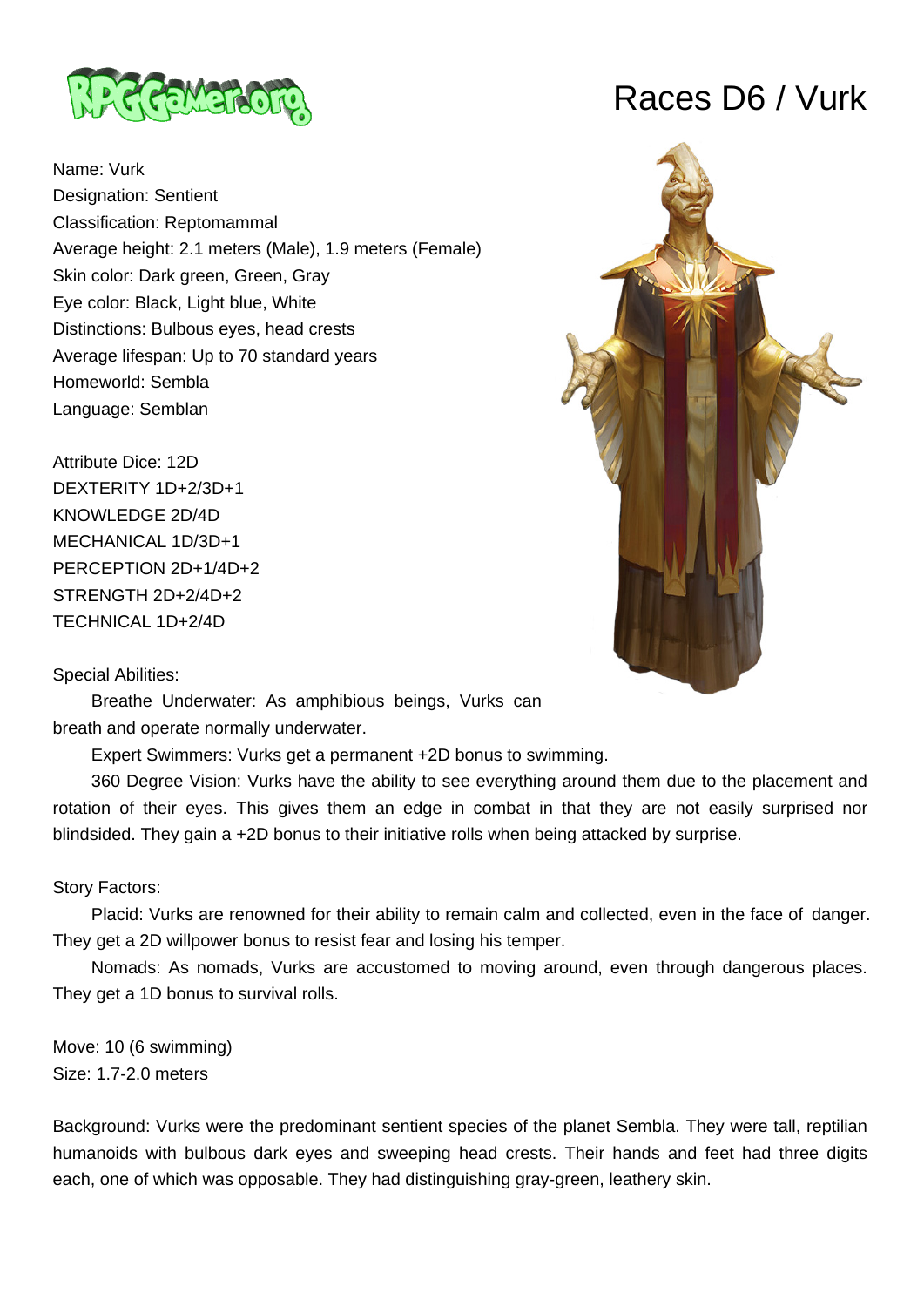#### Biology and appearance

A reptilian species, the Vurk species were distinguished by their dark, bulbous eyes and their sloping head crests. Vurks were cold-blooded, and benefited greatly from the tropical climate of Sembla. When offworld in colder climates, or aboard spacecraft, Vurk had adapted to survive, but still felt some level of discomfort. To alleviate this, Vurks were often seen garbed in heavy fabrics on cooler worlds, drinking hot beverages, and utilizing meditation and warm baths. As amphibious reptiles, Vurks were able to breathe both water and air.

#### Society and culture

Like their ancient predecessors, Vurks maintained a semi-nomadic existence on Sembla, avoiding the establishment of permanent settlements. Vurks formed communities based on a shared set of philosophical values, as well as selected homes based on the world's seasons. Unique to the Vurk way of life was the system of dividing the community based on needs and desires of the mind, more so than competition for resources. When it came time for a village to move on, individuals would abandon family more times than not, to join a new village or start their own alongside friends and acquaintances to form a more perfect society. This process was repeated often, making it highly likely that an adult Vurk would come to live among several successful communities over a lifetime.

While much of the galaxy considered the Vurk a primitive culture, the species was actually guided by an advanced meritocratic social structure. They were very intelligent and believed in a highly developed philosophical tradition that emphasized personal integrity and individual freedom and encouraged personal honesty. Their compassionate and calm manner made them better than average diplomats. An individual's status was determined by their own accomplishments and reputation, and discussion of one's deeds was a vital part of community engagement. While non-Vurk often interpreted this practice as gossip or bragging, Vurks encouraged heated debate and admired differing opinions. Out of these discussions arose a set of loose rules and laws which governed the temporary community; those who could not abide would move on to find a village which was more compatible with their worldview. This constant debate over morality and philosophy was not indicative of ill-tempered savages. Instead, the Vurks viewed their culture as one in which the constant interrogation of their own beliefs made them more in tune with ethics then other cultures who did not encourage introspection.

The debate over the acceptability of violence was one that was negotiated case-by-case. Across Vurk society, however, almost all individuals agreed that murder in all forms except euthanasia, was wrong. Out of this belief came the Stricture of Violence, which encouraged continuous debate of views, rather then the cessation of disagreement through the ending of a life. Young Vurk males were married off by their parents; those who failed to marry before reaching adulthood remained bachelors for the rest of their lives.

## Vurk in the galaxy

Vurk were not a species particularly known to be exceptionally Force-sensitive, though when they could feel the Force, they often described it like water. Prone to the more mystical aspects of the Force, Vurks struggled to assimilate into the Jedi Order due to the discipline required by the monastic religion. While many failed to find a place in the Order, Vurks who did not become Jedi simply saw their time at the